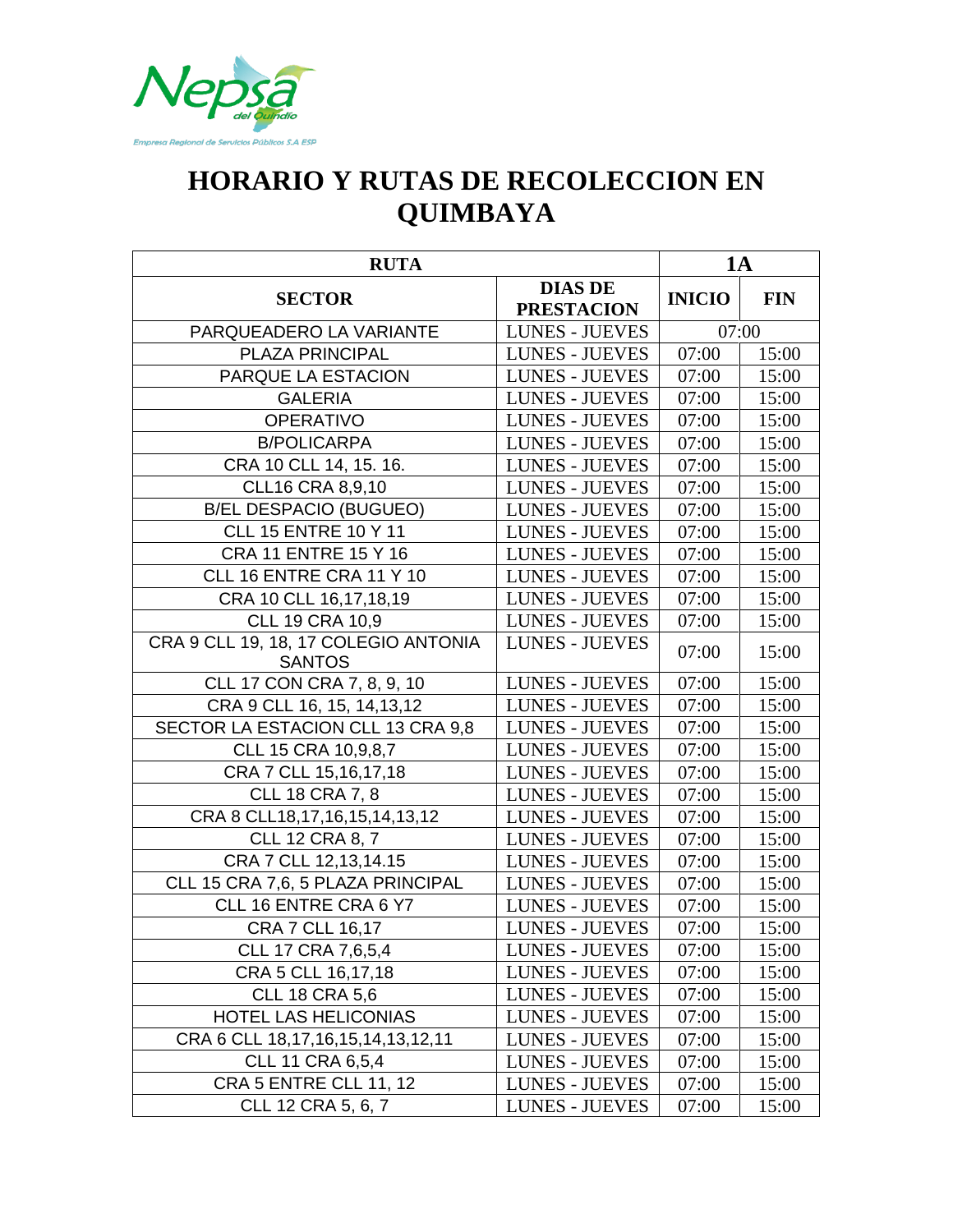

| <b>CRACCLLA 11,10</b>                                                             | <b>LUNES - JUEVES</b> | 07:00 | 15:00 |
|-----------------------------------------------------------------------------------|-----------------------|-------|-------|
| Empresa Regional de Servicia $\mathbb{PR}$ As $\mathbb{Z}$ $\mathbb{CL}$ $10, 11$ | <b>LUNES - JUEVES</b> | 07:00 | 15:00 |
| <b>CLL 15 CRA 5,4</b>                                                             | <b>LUNES - JUEVES</b> | 07:00 | 15:00 |
| CRA 4 CLL 15,14                                                                   | <b>LUNES - JUEVES</b> | 07:00 | 15:00 |
| CLL 14 CRA 4, 5,6,7,8                                                             | <b>LUNES - JUEVES</b> | 07:00 | 15:00 |
| CRA 8 CLL 14,13                                                                   | <b>LUNES - JUEVES</b> | 07:00 | 15:00 |
| CLL 13 CRA 8,7,6,5,4                                                              | <b>LUNES - JUEVES</b> | 07:00 | 15:00 |
| CRA 4 CLL 13,12,11                                                                | <b>LUNES - JUEVES</b> | 07:00 | 15:00 |
| CLL 11 CRA 4 ,3 B/ GRISALEZ                                                       | <b>LUNES - JUEVES</b> | 07:00 | 15:00 |
| CRA 5 CLLA 12,13,14,15,16,17,18                                                   | <b>LUNES - JUEVES</b> | 07:00 | 15:00 |
| FIN DE LA RUTA                                                                    | <b>LUNES - JUEVES</b> | 15:00 |       |
| RELLENO SANITARIO ANDALUCIA                                                       | <b>LUNES - JUEVES</b> |       |       |
| CENTRO DE OPERACIÓN                                                               | <b>LUNES - JUEVES</b> |       |       |

| <b>RUTA</b>                         |                                     | 2A            |            |
|-------------------------------------|-------------------------------------|---------------|------------|
| <b>SECTOR</b>                       | <b>DIAS DE</b><br><b>PRESTACION</b> | <b>INICIO</b> | <b>FIN</b> |
| PARQUEADERO LA VARIANTE             | <b>MARTES - VIERNES</b>             | 07:00         |            |
| <b>PLAZA PRINCIPAL</b>              | <b>MARTES - VIERNES</b>             | 07:00         | 15:00      |
| PARQUE LA ESTACION                  | <b>MARTES - VIERNES</b>             | 07:00         | 15:00      |
| <b>GALERIA</b>                      | <b>MARTES - VIERNES</b>             | 07:00         | 15:00      |
| <b>OPERATIVO</b>                    | <b>MARTES - VIERNES</b>             | 07:00         | 15:00      |
| CRA 10 CLL 12,11                    | <b>MARTES - VIERNES</b>             | 07:00         | 15:00      |
| B/ AGUALINDA CLL 9 CRA 10,11        | <b>MARTES - VIERNES</b>             | 07:00         | 15:00      |
| <b>B/ LAS CABAÑAS</b>               | <b>MARTES - VIERNES</b>             | 07:00         | 15:00      |
| <b>SECTOR CIUDADELA</b>             | <b>MARTES - VIERNES</b>             | 07:00         | 15:00      |
| <b>VILLAS DE FOCAFE</b>             | <b>MARTES - VIERNES</b>             | 07:00         | 15:00      |
| <b>HOTEL LAS HELICONIAS</b>         | <b>MARTES - VIERNES</b>             | 07:00         | 15:00      |
| CRA 10 CLL 21,12,13                 | <b>MARTES - VIERNES</b>             | 07:00         | 15:00      |
| B/ JOSE HILARIO CLL 11 CRA 10,11,12 | <b>MARTES - VIERNES</b>             | 07:00         | 15:00      |
| <b>B/LAURELES</b>                   | <b>MARTES - VIERNES</b>             | 07:00         | 15:00      |
| <b>CLL 12 CRA 12,11</b>             | <b>MARTES - VIERNES</b>             | 07:00         | 15:00      |
| AV. FUNDADORES SUBIENDO             | <b>MARTES - VIERNES</b>             | 07:00         | 15:00      |
| <b>B/LA ESPERANZA</b>               | <b>MARTES - VIERNES</b>             | 07:00         | 15:00      |
| <b>B/GONZALEZ</b>                   | <b>MARTES - VIERNES</b>             | 07:00         | 15:00      |
| <b>URBANIZACION GRAJALES</b>        | <b>MARTES - VIERNES</b>             | 07:00         | 15:00      |
| <b>URBANIZACION CEREZOS</b>         | <b>MARTES - VIERNES</b>             | 07:00         | 15:00      |
| <b>FIN DE LA RUTA</b>               | <b>MARTES - VIERNES</b>             | 15:00         |            |
| RELLENO SANITARIO ANDALUCIA         | <b>MARTES - VIERNES</b>             |               |            |
| CENTRO DE OPERACIÓN                 | <b>MARTES - VIERNES</b>             |               |            |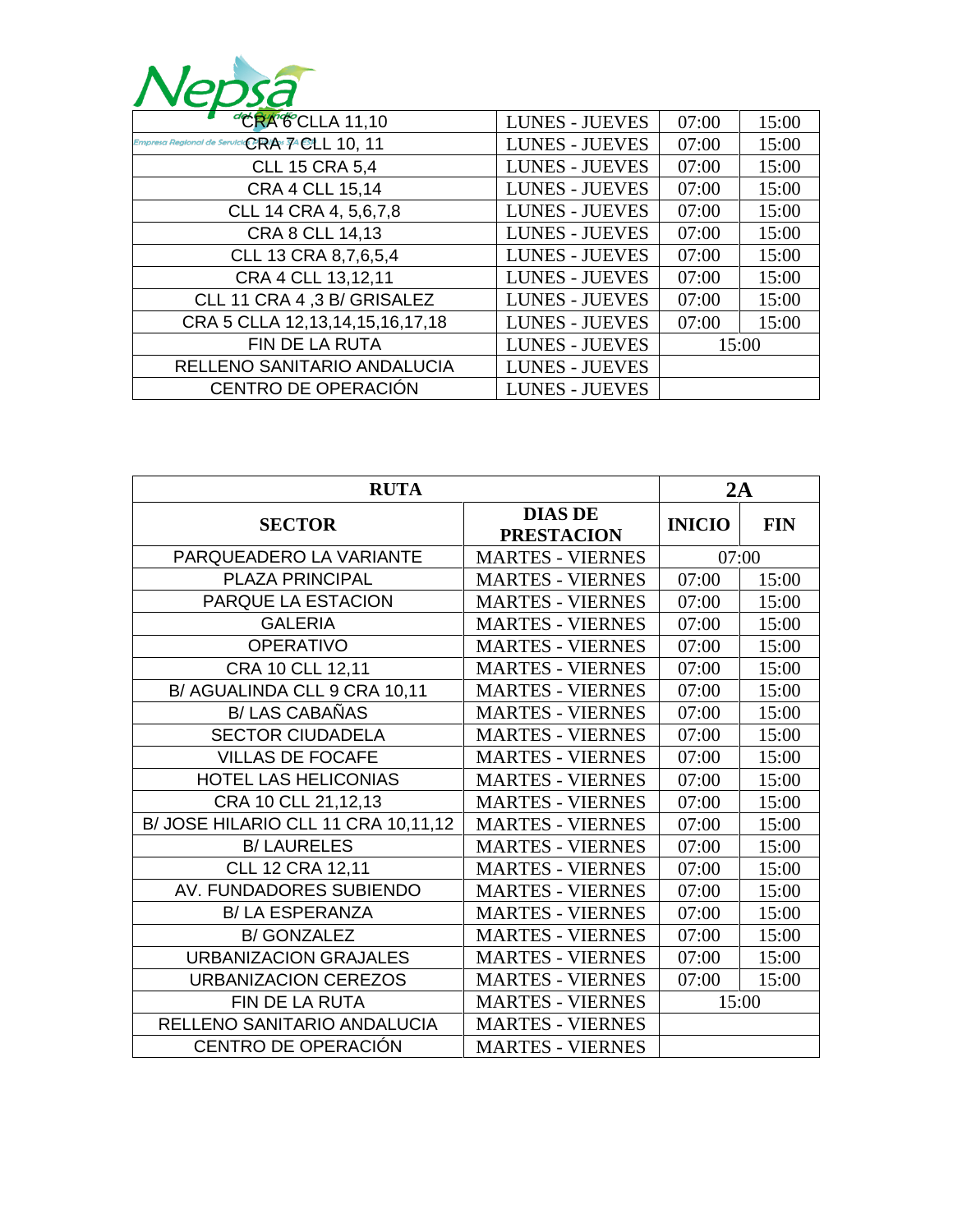

| del Quindío<br><b>RUTA</b><br>Empresa Regional de Servicios Públicos S.A ESP |                                     |               | <b>RURAL</b><br><b>PRINCIPAL</b> |  |
|------------------------------------------------------------------------------|-------------------------------------|---------------|----------------------------------|--|
| <b>SECTOR</b>                                                                | <b>DIAS DE</b><br><b>PRESTACION</b> | <b>INICIO</b> | <b>FIN</b>                       |  |
| PARQUEADERO LA VARIANTE                                                      | <b>MIERCOLES -</b><br><b>SABADO</b> | 07:00         |                                  |  |
| <b>PLAZA PRINCIPAL</b>                                                       | <b>MIERCOLES -</b><br><b>SABADO</b> | 07:00         | 15:00                            |  |
| <b>LA SOLEDAD</b>                                                            | <b>MIERCOLES -</b><br><b>SABADO</b> | 07:00         | 15:00                            |  |
| PARQUE LA ESTACIÓN                                                           | <b>MIERCOLES -</b><br><b>SABADO</b> | 07:00         | 15:00                            |  |
| <b>GALERÍA</b>                                                               | <b>MIERCOLES -</b><br><b>SABADO</b> | 07:00         | 15:00                            |  |
| VÍA PANACA HASTA LA Y                                                        | <b>MIERCOLES -</b><br><b>SABADO</b> | 07:00         | 15:00                            |  |
| <b>LOS TANQUES</b>                                                           | <b>MIERCOLES -</b><br><b>SABADO</b> | 07:00         | 15:00                            |  |
| <b>NOGALES QUIMBAYA</b>                                                      | <b>MIERCOLES -</b><br><b>SABADO</b> | 07:00         | 15:00                            |  |
| RAMAL PUERTO ALEJANDRIA                                                      | <b>MIERCOLES -</b><br><b>SABADO</b> | 07:00         | 15:00                            |  |
| <b>VEREDA KERMAN HASTA LA CASA</b><br><b>QUE CANTA</b>                       | <b>MIERCOLES -</b><br><b>SABADO</b> | 07:00         | 15:00                            |  |
| <b>HOTEL LAS HELICONIAS</b>                                                  | <b>MIERCOLES -</b><br><b>SABADO</b> | 07:00         | 15:00                            |  |
| <b>VEREDA LA GRANJA</b>                                                      | <b>MIERCOLES -</b><br><b>SABADO</b> | 07:00         | 15:00                            |  |
| <b>VEREDA PALERMO</b>                                                        | <b>MIERCOLES -</b><br><b>SABADO</b> | 07:00         | 15:00                            |  |
| PALMAS DE SANTA HELENA                                                       | <b>MIERCOLES -</b><br><b>SABADO</b> | 07:00         | 15:00                            |  |
| <b>VEREDA ACAPULCO</b>                                                       | <b>MIERCOLES -</b><br><b>SABADO</b> | 07:00         | 15:00                            |  |
| <b>SANTANA</b>                                                               | <b>MIERCOLES -</b><br><b>SABADO</b> | 07:00         | 15:00                            |  |
| <b>PARQUE LOS ARRIEROS</b>                                                   | <b>MIERCOLES -</b><br><b>SABADO</b> | 07:00         | 15:00                            |  |
| <b>EL LAUREL</b>                                                             | <b>MIERCOLES -</b><br><b>SABADO</b> | 07:00         | 15:00                            |  |
| AVÍCOLA DON FELIPE                                                           | <b>MIERCOLES -</b><br><b>SABADO</b> | 07:00         | 15:00                            |  |
| LA CARMELITA                                                                 | <b>MIERCOLES -</b><br><b>SABADO</b> | 07:00         | 15:00                            |  |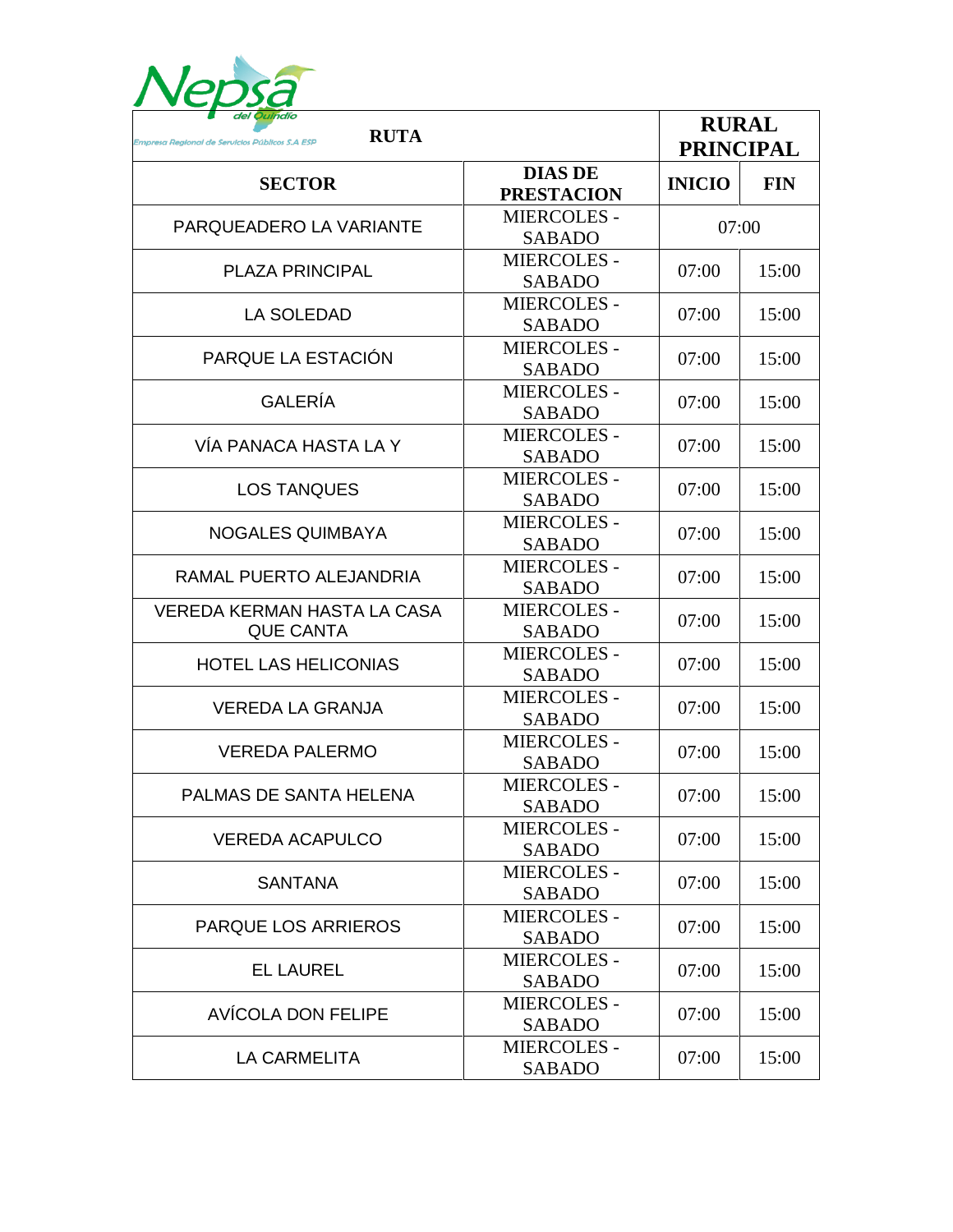

| VÍA PRINCÍPAL ÉNTRE QUIMBAYA Y<br>Empresa Regional de Servi <b>MONTENEGRO</b> | <b>MIERCOLES -</b><br><b>SABADO</b> | 07:00 | 15:00 |
|-------------------------------------------------------------------------------|-------------------------------------|-------|-------|
|                                                                               | <b>MIERCOLES -</b>                  | 07:00 | 15:00 |
| <b>MAC HANGARA</b>                                                            | <b>SABADO</b>                       |       |       |
|                                                                               | <b>MIERCOLES -</b>                  | 07:00 | 15:00 |
| <b>LA RONDALLA</b>                                                            | <b>SABADO</b>                       |       |       |
|                                                                               | <b>MIERCOLES -</b>                  | 07:00 | 15:00 |
| LA AGUACATERA                                                                 | <b>SABADO</b>                       |       |       |
| <b>MOTEL ACUARIUS</b>                                                         | <b>MIERCOLES -</b>                  | 07:00 | 15:00 |
|                                                                               | <b>SABADO</b>                       |       |       |
| <b>FIN DE LA RUTA</b>                                                         | <b>MIERCOLES -</b>                  | 15:00 |       |
|                                                                               | <b>SABADO</b>                       |       |       |
| RELLENO SANITARIO ANDALUCIA                                                   | <b>MIERCOLES -</b>                  |       |       |
|                                                                               | <b>SABADO</b>                       |       |       |
| CENTRO DE OPERACIÓN                                                           | <b>MIERCOLES -</b>                  |       |       |
|                                                                               | <b>SABADO</b>                       |       |       |

| <b>RUTA</b>                  |                                     | <b>RURAL</b><br><b>APOYO</b> |            |
|------------------------------|-------------------------------------|------------------------------|------------|
| <b>SECTOR</b>                | <b>DIAS DE</b><br><b>PRESTACION</b> | <b>INICIO</b>                | <b>FIN</b> |
| PARQUEADERO LA VARIANTE      | <b>MIERCOLES -</b><br><b>SABADO</b> | 07:00                        |            |
| <b>VEREDA 3 ESQUINAS</b>     | <b>MIERCOLES -</b><br><b>SABADO</b> | 07:00                        | 15:00      |
| <b>HOTEL PARAISO VERDE</b>   | <b>MIERCOLES -</b><br><b>SABADO</b> | 07:00                        | 15:00      |
| <b>FINCA HIERBA BUENA</b>    | <b>MIERCOLES -</b><br><b>SABADO</b> | 07:00                        | 15:00      |
| <b>VEREDA PUEBLO RICO</b>    | <b>MIERCOLES -</b><br><b>SABADO</b> | 07:00                        | 15:00      |
| <b>MORELIA BAJA</b>          | <b>MIERCOLES -</b><br><b>SABADO</b> | 07:00                        | 15:00      |
| <b>MORELIA ALTA</b>          | <b>MIERCOLES -</b><br><b>SABADO</b> | 07:00                        | 15:00      |
| LA ESPAÑOLA                  | <b>MIERCOLES -</b><br><b>SABADO</b> | 07:00                        | 15:00      |
| <b>NARANJAL</b>              | <b>MIERCOLES -</b><br><b>SABADO</b> | 07:00                        | 15:00      |
| <b>PLANTA DE COMESTIBLES</b> | <b>MIERCOLES -</b><br><b>SABADO</b> | 07:00                        | 15:00      |
| VEREDA LA UNIÓN              | <b>MIERCOLES -</b><br><b>SABADO</b> | 07:00                        | 15:00      |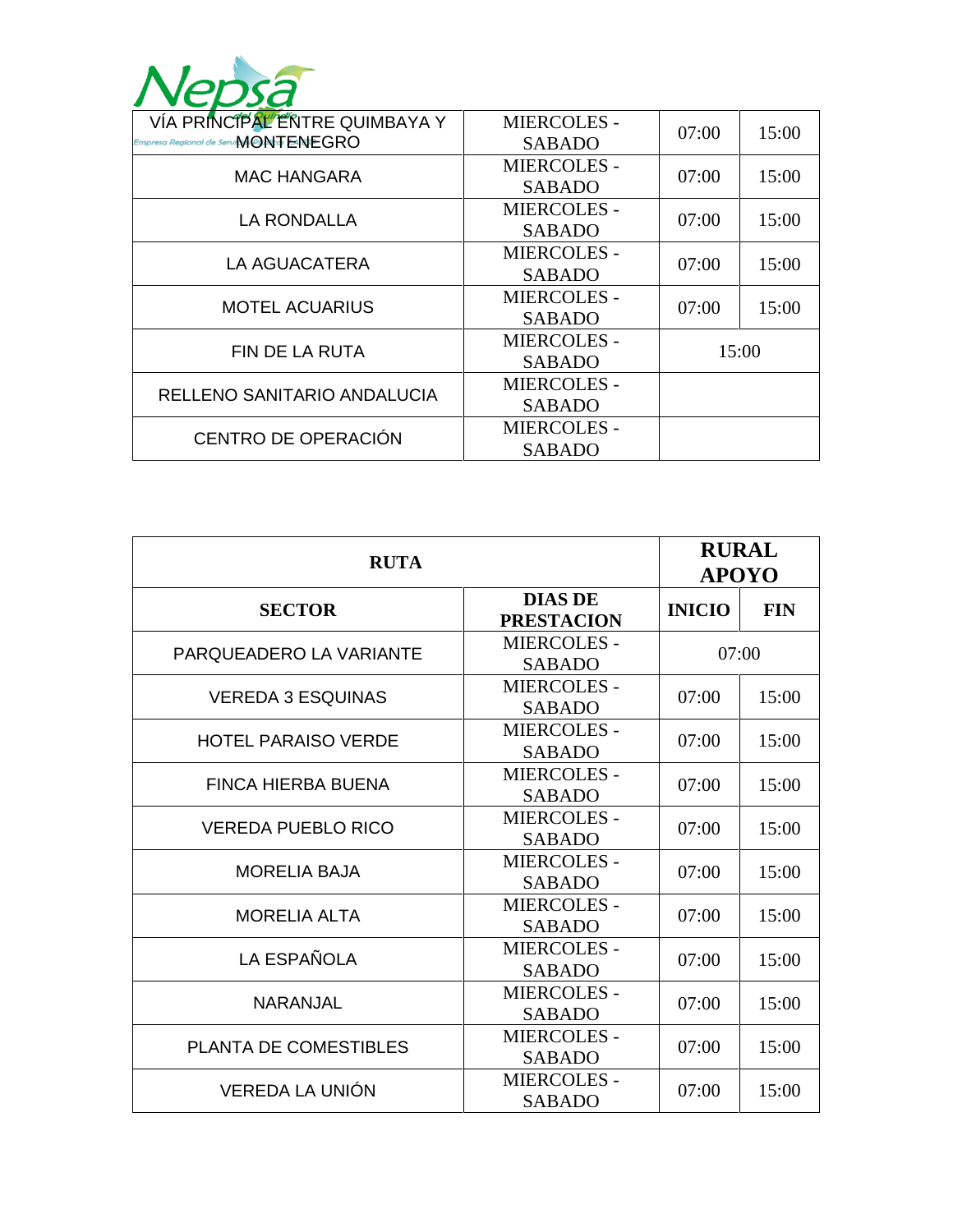

| del Quindío<br><b>TROCADEROS</b><br>Empresa Regional de Servicios | <b>MIERCOLES -</b><br><b>SABADO</b> | 07:00 | 15:00 |
|-------------------------------------------------------------------|-------------------------------------|-------|-------|
|                                                                   | <b>MIERCOLES -</b>                  | 07:00 | 15:00 |
| <b>ANTIGUO MATADERO</b>                                           | <b>SABADO</b>                       |       |       |
| PARQUE LA ESTACION                                                | <b>MIERCOLES -</b>                  | 07:00 | 15:00 |
|                                                                   | <b>SABADO</b>                       |       |       |
| <b>PLAZA PRINCIPAL</b>                                            | <b>MIERCOLES -</b>                  | 07:00 | 15:00 |
|                                                                   | <b>SABADO</b>                       |       |       |
| <b>FIN DE LA RUTA</b>                                             | <b>MIERCOLES -</b>                  | 15:00 |       |
|                                                                   | <b>SABADO</b>                       |       |       |
| RELLENO SANITARIO ANDALUCIA                                       | <b>MIERCOLES -</b>                  |       |       |
|                                                                   | <b>SABADO</b>                       |       |       |
| CENTRO DE OPERACIÓN                                               | <b>MIERCOLES -</b>                  |       |       |
|                                                                   | <b>SABADO</b>                       |       |       |

| $\sim$ $\sim$ $\sim$ $\sim$ |  |
|-----------------------------|--|
|                             |  |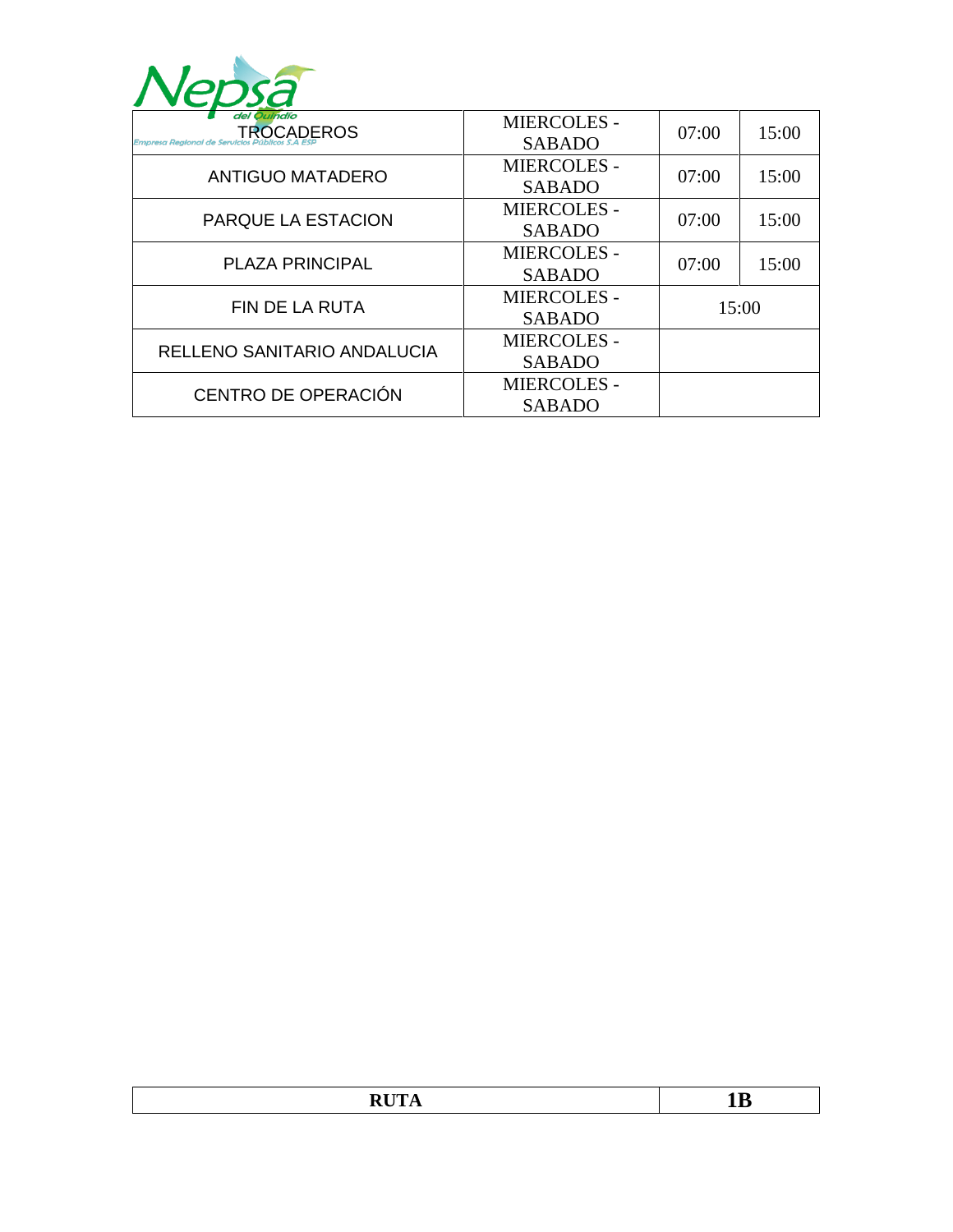

| del Quindío<br>SECTOR                              | <b>DIAS DE</b>        | <b>INICIO</b> | <b>FIN</b> |
|----------------------------------------------------|-----------------------|---------------|------------|
|                                                    | <b>PRESTACION</b>     |               |            |
| PARQUEADERO LA VARIANTE                            | <b>LUNES - JUEVES</b> | 07:00         |            |
| <b>URBANIZACION CLEMENTINA</b>                     | <b>LUNES - JUEVES</b> | 07:00         | 15:00      |
| URBANIZACION HERBERTO VIGOYA                       | <b>LUNES - JUEVES</b> | 07:00         | 15:00      |
| URBANIZACION ORQUIDEA                              | <b>LUNES - JUEVES</b> | 07:00         | 15:00      |
| URBANIZACIO CEILAN                                 | <b>LUNES - JUEVES</b> | 07:00         | 15:00      |
| <b>URBANIZACION AMUNCIC</b>                        | <b>LUNES - JUEVES</b> | 07:00         | 15:00      |
| <b>URBANIZACION EL ROCIO</b>                       | <b>LUNES - JUEVES</b> | 07:00         | 15:00      |
| CRA6 CLL 22,21,20,19                               | <b>LUNES - JUEVES</b> | 07:00         | 15:00      |
| CRA 6 CLL 22,21,20 B/PRIMERO DE<br><b>OCTUBRE</b>  | <b>LUNES - JUEVES</b> | 07:00         | 15:00      |
| <b>CLLA 21 CRA 7.6,5</b>                           | <b>LUNES - JUEVES</b> | 07:00         | 15:00      |
| CLL 20 CRA 7,654                                   | <b>LUNES - JUEVES</b> | 07:00         | 15:00      |
| <b>URABANIZACION LA PAZ</b>                        | <b>LUNES - JUEVES</b> | 07:00         | 15:00      |
| URBANIZACION CIERRA OCHOA                          | <b>LUNES - JUEVES</b> | 07:00         | 15:00      |
| CRA 6 CLL 20,19,18,                                | <b>LUNES - JUEVES</b> | 07:00         | 15:00      |
| <b>CLL 18 ENTRE CRA 6,5,4</b><br><b>GUALANDAY</b>  | <b>LUNES - JUEVES</b> | 07:00         | 15:00      |
| <b>CRA 4 CLL 18,19</b>                             | <b>LUNES - JUEVES</b> | 07:00         | 15:00      |
| CLL 19 CRA 4,5,6,7.8                               | <b>LUNES - JUEVES</b> | 07:00         | 15:00      |
| PARQUEDERO MUNUMENTO A LA<br><b>MADRE</b>          | <b>LUNES - JUEVES</b> | 07:00         | 15:00      |
| <b>URBANIZACION VILLAS DE</b><br><b>ALEJANDRIA</b> | <b>LUNES - JUEVES</b> | 07:00         | 15:00      |
| URBANIZACION NUEVA ALEJANDRIA                      | <b>LUNES - JUEVES</b> | 07:00         | 15:00      |
| URBANIZACION CINCUENTENARIO                        | <b>LUNES - JUEVES</b> | 07:00         | 15:00      |
| <b>URBANIZACION CACIQUE</b>                        | <b>LUNES - JUEVES</b> | 07:00         | 15:00      |
| <b>URBANIZACION GIRASOLES</b>                      | <b>LUNES - JUEVES</b> | 07:00         | 15:00      |
| <b>URBANIZACION LOS PINOS</b>                      | <b>LUNES - JUEVES</b> | 07:00         | 15:00      |
| CONJUNTO CERRADO LA GRANGA                         | <b>LUNES - JUEVES</b> | 07:00         | 15:00      |
| <b>BARRA SIGLO XX</b>                              | <b>LUNES - JUEVES</b> | 07:00         | 15:00      |
| URBANIZACION NUEVO HORIZONTE                       | <b>LUNES - JUEVES</b> | 07:00         | 15:00      |
| <b>CEMENTERIO</b>                                  | <b>LUNES - JUEVES</b> | 07:00         | 15:00      |
| <b>TORRES DE TUCURRUMBI</b>                        | <b>LUNES - JUEVES</b> | 07:00         | 15:00      |
| <b>TOLEDO DEL NORTE</b>                            | <b>LUNES - JUEVES</b> | 07:00         | 15:00      |
| URBANIZACION CENTENARIO                            | <b>LUNES - JUEVES</b> | 07:00         | 15:00      |
| <b>HOSPITAL</b>                                    | <b>LUNES - JUEVES</b> | 07:00         | 15:00      |
| CRA 4 CLL 19, 18, 17, 16, 15, 14                   | <b>LUNES - JUEVES</b> | 07:00         | 15:00      |
| <b>B/VOCACIONAL</b>                                | <b>LUNES - JUEVES</b> | 07:00         | 15:00      |
| FIN DE LA RUTA                                     | <b>LUNES - JUEVES</b> | 15:00         |            |
| RELLENO SANITARIO ANDALUCIA                        | <b>LUNES - JUEVES</b> |               |            |
| CENTRO DE OPERACIÓN                                | <b>LUNES - JUEVES</b> |               |            |